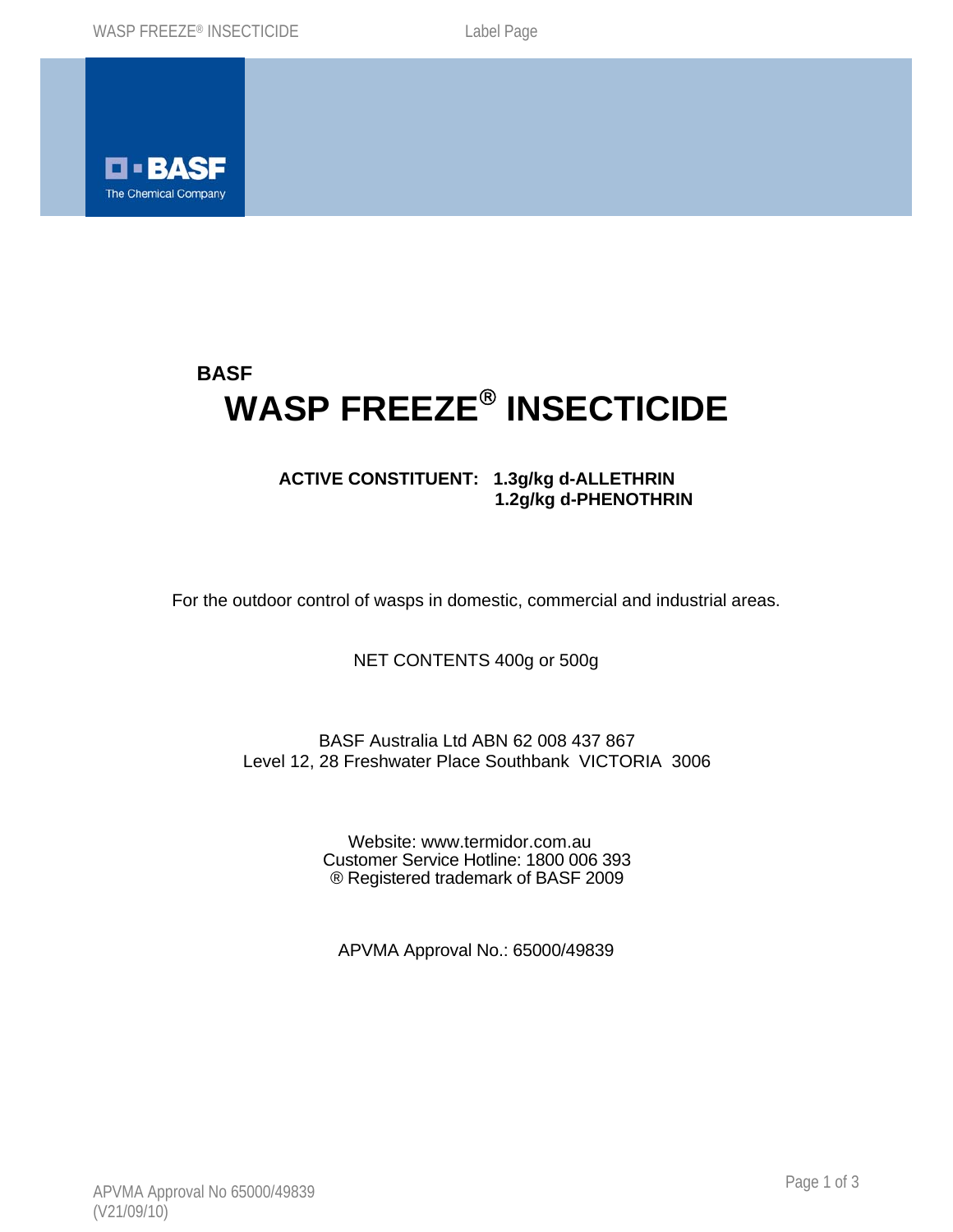

## **DIRECTIONS FOR USE**

Shake can before use. Best results are obtained if the pests are contacted directly. Treat in early morning or evening, when pests are in the nest.

#### **APPLICATION**

Wind should always be at the back of the user, and blowing towards the object being treated. For optimum performance, if treating overhead, align actuator spout with mark on valve cup. If treating down, align actuator spout to be directly opposite mark on valve cup. Hold container in an upright position to treat. Stand a safe distance, about 2 metres, from the nest and not directly underneath. Use a sweeping motion to saturate nests. To treat nests in ground, use the soil injector attachment and insert fully into mound, then spray for about 5 seconds.

#### **NOT TO BE USED FOR ANY PURPOSE, OR IN ANY MANNER, CONTRARY TO THIS LABEL.**

#### **PRECAUTIONS**

KEEP OUT OF REACH OF CHILDREN

DO NOT spray directly on humans or pets.

DO NOT stand directly underneath the spray site to ensure insects and spray do not fall onto the skin or clothing. BEWARE: Deliberately sniffing or inhaling concentrated spray can be harmful or fatal.

#### **PROTECTION OF WILDLIFE, FISH, CRUSTACEANS AND ENVIRONMENT**

Dangerous to bees. Dangerous to fish. DO NOT contaminate streams, rivers or waterways with the chemical or used containers.

#### **STORAGE AND DISPOSAL**

FLAMMABLE. Do not store or use near flame or fire. Keep in a cool place out of the sun, and out of the reach of children. Do not incinerate or puncture this can, even when empty. Recycle empty cans if a facility is available or place used can in household rubbish.

#### **FIRST AID**

If poisoning occurs, contact a doctor or Poisons Information Centre. Phone Australia 131126.

#### **SAFETY DIRECTIONS**

May irritate the eyes. Avoid contact with eyes and skin. Wash hands after use.

#### **MSDS**

Additional information is listed in the Material Safety Data Sheet available from BASF or visit our website at www.termidor.com.au

### **PROPELLANT**

Carbon dioxide

## **CONDITIONS OF SALE**

All conditions and warranties rights and remedies implied by law or arising in contract or tort whether due to the negligence of BASF Australia Ltd or otherwise are hereby expressly excluded so far as the same may legally be done provided however that any rights of the Buyer pursuant to non excludable conditions or warranties of the Trade Practices Act 1974 or any relevant legislation of any State are expressly preserved but the liability of BASF Australia Ltd or any intermediate Seller pursuant thereto shall be limited if so permitted by the said legislation to the replacement of the goods sold or the supply of equivalent goods and all liability for indirect or consequential loss or damage of whatsoever nature is expressly excluded. This product must be used or applied strictly in accordance with the instructions appearing hereon. This product is solely sold for use in Australia and must not be exported without the prior written consent of BASF Australia Ltd.